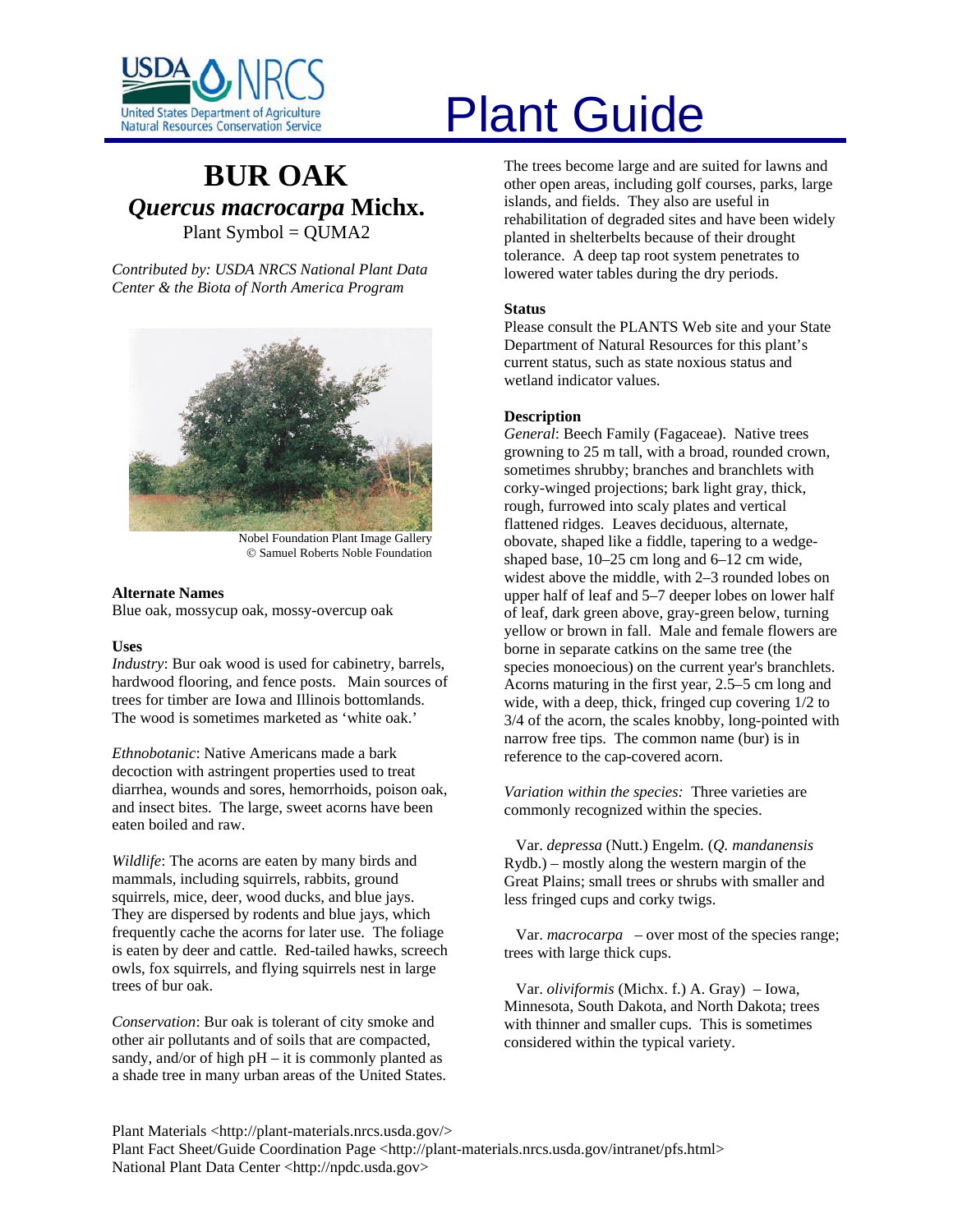Bur oak is a member of the white oak subgroup (subgenus *Lepidobalanus*) and hybridizes with various related species, including northern pin oak (*Q. ellipsoidalis*), white oak (*Q. alba*), swamp white oak (*Q. bicolor*), overcup oak (*Q. lyrata*), swamp chestnut oak (*Q. michauxii*), chinkapin oak (*Q. muehlenbergii*), post oak (*Q. stellata*), live oak (*Q. virginiana*), and Gambel's oak (*Q. gambelii*).

#### **Distribution**

Bur oak is grows natively throughout much of the north-central United States and the eastern Great Plains. It occurs from southern New Brunswick and New England westward to the Dakotas and southeastern Montana, and south to Tennessee, Arkansas, and the central prairies of Texas – with rare outliers in Louisiana, Mississippi, and Alabama. For current distribution, please consult the Plant Profile page for this species on the PLANTS Web site.

#### **Adaptation**

Bur oak grows in a range of habitats and moisture regimes – from prairies to valley floors and upland woods. It is a pioneer or early seral species at prairie margins, but bur oak savannas have declined due to grazing and fire suppression. It grows quickly on moist, rich bottomlands but is relatively intolerant of flooding during the growing season. At the north and west ends of its range, where bur oak occurs on rocky bluffs with thin soil and where repeated fire also may be common, it commonly grows as small trees or thickets of low shrubs. Young plants grow well in full sun to partial sun.

Flowering occurs from April through June, just after leaves develop, while fruiting occurs from August to November.

#### **Establishment**

Minimum seed-bearing age is 35, with optimum seed production occurring between 75–150 years, and trees are known to produce seed up to 400 years. Abundant acorns are produced every 2–3 years, with light crops in the intervals. Most natural seed germination occurs during the fall (directly after maturation) and unless germination is rapid, few seeds survive predation by insects, small birds, and mammals. Litter-covered acorns appear to be more vulnerable to rodents, insects, and fungus.

The taproot of young bur oaks rapidly penetrates into the soil, sometimes growing more than one meter deep in the first growing season. This early root development, along with high water-use efficiency, may explain why bur oak can pioneer on droughty

sites and can successfully establish itself in competition with prairie shrubs and grasses. The trees are slow-growing but long-lived and may reach ages approaching 1000 years.

#### **Management**

Bur oak may be transplanted or it is easily propagated from seed. Seed should be stored over winter in a cool, moist place at 1–4° C. Germination frequency may be enhanced by stratifying 30–60 days at  $1-5^{\circ}$ C. but stratification is not required for germination, except for var. *oliviformis*, which typically germinates during the spring. Most natural seed germination occurs during the fall (directly after maturation) but seed may be planted in either the spring or fall. Seeds should be planted 1.2–2.5 centimeters deep, in groups of  $2-3$ , spaced at roughly 2 meter intervals.

Although strong and rapid development of the taproot contribute to difficulty in transplanting, bur oak saplings can be obtained in ball-and-burlap and they may be transplanted as young plants from containers. Transplants are best made in spring.

Bur oak bark is thick and fire-resistant and larger trees often survive fire. Grass fires often kill only seedlings and young trees, but even seedlings may survive unless fires occur at short intervals or with enough intensity of heat. Top-killed smaller trees (or those mechanically damaged) sprout vigorously from the stump or root crown after fire. In areas of frequent fire and strong herbivore browsing, the underground portions may be much older and more extensive than the continually resprouting aerial portions. Where fire suppression is prevalent, bur oak communities may be replaced by more shadetolerant maple-basswood forests.

Few insects or diseases cause serious damage to bur oak. Oak lacebug (*Corythucha arcuata*) may heavily defoliate bur oaks in shelterbelt plantings, especially during dry weather. Oak wilt (*Ceratocystis fagacearum*) is a less serious problem in bur oak than in species of red oak, but the disease sometimes spreads through root grafts of adjacent trees, and entire groves have been killed by the gradual expansion of the disease from one center of infection.

# **Cultivars, Improved and Selected Materials (and area of origin)**

Contact your local Natural Resources Conservation Service (formerly Soil Conservation Service) office for more information. Look in the phone book under "United States Government." The Natural Resources